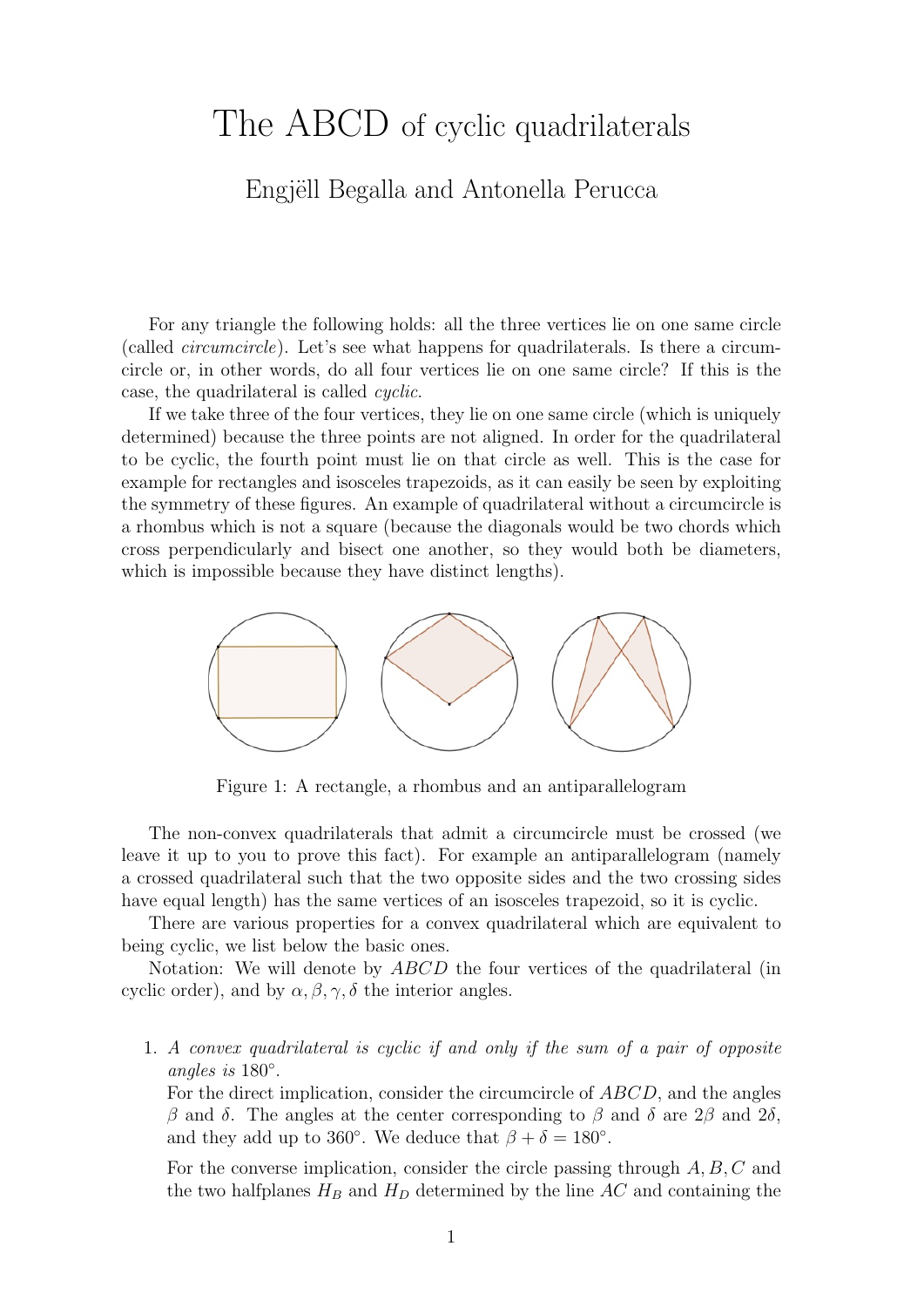point B and D respectively. The arc AC in  $H_B$  consists of all points P in  $H_B$  such that  $\widehat{APC} = \beta$  hence the arc AC in  $H_D$  consists of all points P in  $H_D$  such that  $\widehat{APC} = 180^\circ - \beta = \delta$ : this arc must contain D, so all points  $A, B, C, D$  lie on one same circle.

2. A convex quadrilateral is cyclic if and only if the angle between a side and a diagonal is equal to the angle between the opposite side and the other diagonal.

Consider the circle containing  $A, B, C$ . Since  $C, D$  lie in the same halfplane with respect to the line AB, the following holds: the angles  $\overline{ACB}$  and  $\overline{ADB}$ are the same if and only if the points  $C$  and  $D$  lie on one same circle having AB as chord. This proves the criterion because by renaming the vertices we may suppose that the angles in the property are  $\overline{ACB}$  and  $\overline{ADB}$ .

3. (Ptolemy's Theorem) A convex quadrilateral is cyclic if and only if the product of its diagonals equals the sum of the products of the pairs of opposite sides. Set  $AB = a$ ,  $BC = b$ ,  $CD = c$ ,  $DA = d$ ,  $AC = p$ ,  $BD = q$ .



Figure 2: Illustration of the proof of Ptolemy's Theorem

The line which is symmetric to the line AD with respect to the bisector of  $BAC$  contains exactly one point O such that  $BOA = DCA$ . We also have by symmetry  $\widehat{OAB} = \widehat{CAD}$ . So we get  $\widehat{ABO} = \widehat{ADC}$ : the first angle is  $\widehat{CBO} - \beta$ and the second angle is  $\delta$ . We deduce from the first characterization that the point O lies on the line BC if and only if ABCD is cyclic.

In any case, the triangles  $\triangle AOB$  and  $\triangle ACD$  are similar, and hence also the triangles  $\triangle OAC$  and  $\triangle BAD$  are similar (because  $\widehat{OAC} = \widehat{BAD}$  and  $\frac{AO}{AC} = \frac{AB}{AD}$ . We deduce that

$$
OB = \frac{ac}{d}
$$
 and  $OC = \frac{pq}{d}$ .

The formula in the statement is  $pq = ac + bd$ , which is equivalent to

$$
\frac{pq}{d} = \frac{ac}{d} + b \, .
$$

This can be restated as  $OC = OB + BC$ , so it is equivalent to the fact that the three points  $O, B, C$  are aligned. We have seen that this is equivalent to ABCD being cyclic.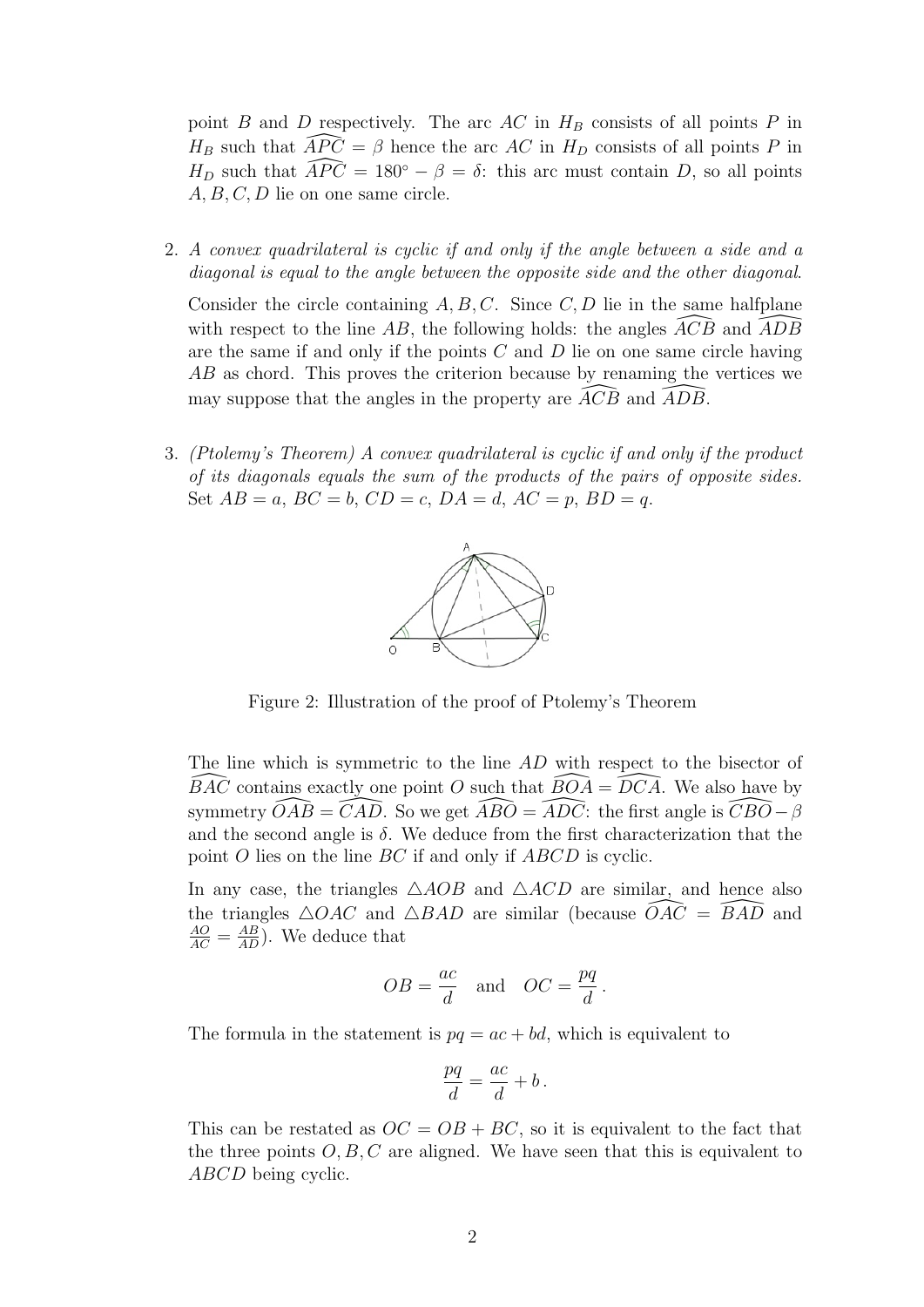4. A convex quadrilateral ABCD is cyclic if and only if we have

$$
\overline{AE}\cdot\overline{EC}=\overline{BE}\cdot\overline{ED}\,,
$$

where  $E$  is the point of intersection of the diagonals.

Since  $\widehat{A}E\widehat{B} = \widehat{D}E\widehat{C}$ , the equality holds if and only if the triangles  $\triangle AEB$  and  $\triangle DCE$  are similar and hence if and only if  $\overline{DBA} = \overline{DCA}$ . We conclude by the second characterization that this happens if and only if ABCD is cyclic.

5. A convex quadrilateral is cyclic if and only if the perpendicular bisectors of all four sides meet at one point.

The perpendicular bisector of a chord of a circle passes through the center of the circle. Thus, the perpendicular bisectors of the sides of a cyclic quadrilateral meet at the center of the circumcircle.



Figure 3: Illustration of the characterization with perpendicular bisectors

Now suppose that the perpendicular bisectors of all four sides meet at one point O. Then O is the center of the circle passing through  $A, B, C$ , and also the center of the circle passing through  $B, C, D$ . So the two circles coincide and contain all points  $A, B, C, D$ .

6. A convex quadrilateral is cyclic if and only if it has maximal area among the quadrilaterals having its same side length. Bretschneider's formula for the area of a general quadrilateral states that the area is

$$
\sqrt{(s-a)(s-b)(s-c)(s-d) - abcd \cdot \cos^2\left(\frac{\alpha + \gamma}{2}\right)}
$$

where s stands for the semi-perimeter and  $\alpha$  and  $\gamma$  are two opposite angles of the quadrilateral. The value for the area is maximal if and only if  $\cos^2\left(\frac{\alpha+\gamma}{2}\right)$  $\frac{+\gamma}{2})=$ 0, which means that  $\alpha + \gamma = 180^{\circ}$ . We conclude by the first characterization that this happens if and only if ABCD is cyclic.

The above list gives us six chances to prove that a convex quadrilateral is cyclic. Indeed, it suffices to prove the equivalent property. Moreover, we have also shown that convex cyclic quadrilaterals satisfy all above six properties. In fact, they have many more properties!